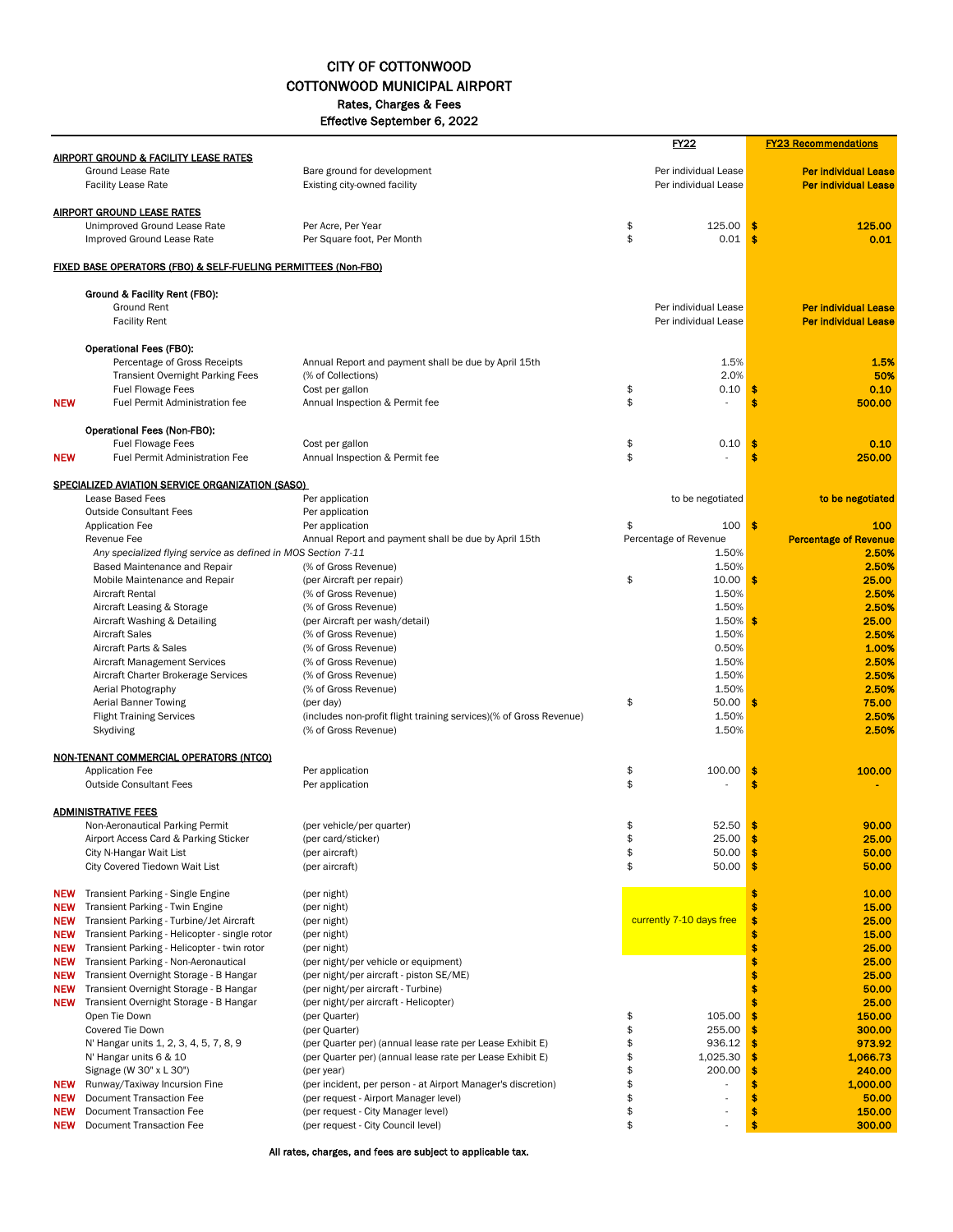## GROUND & FACILITY LEASE RATES

- (1) Airport Ground Lease Rate. Cost per square foot to lease unimproved ground for development. This rate will be fair market value at the time of lease initiation and subject to applicable escalation and consumer price index (CPI) adjustments.
- (2) Airport Facility Lease Rate. Cost per square foot to lease existing building and infrastructure. This rate will be fair market value at the time of lease initiation and subject to applicable escalation and consumer price index (CPI) adjustments.
- (3) Airpark Ground Lease Rate Unimproved Ground. Cost per acre per year to lease unimproved ground for development consistent with the terms and conditions of the 1983 Master Ground Lease.
- (4) Airpark Ground Lease Rate Improved Ground. Cost per square foot per month for airport land leased supporting developed land consistent with the terms and conditions of the 1983 Master Ground Lease.

## FIXED BASE OPERATORS (FBO) & SELF-FUELING OPERATORS (Non-FBO)

#### A. Ground & Facility Rent (FBO):

- (1) Ground Rent. Rent paid per square foot for the leasing of bare land for aeronautical development per the terms and conditions of a lease agreement with the City.
- (2) Facility Rent. Rent paid per square foot for the leasing of city facilities per the terms and conditions of a lease agreement with the City.

#### B. Operational Fees (FBO):

- (1) Percentage of Gross Receipts. The FBO will remit a percentage of gross receipts received each month to the City per the terms and conditions of the approved FBO Agreement.
- (2) Overnight Transient Parking Fees (NEW). The FBO will remit a percentage of transient overnight parking fees collected each month to the City per the terms and conditions of the approved FBO Agreement.
- (3) Fuel Flowage Fee. Fee assessed per gallon of aviation fuel sold by the FBO each month per the terms and conditions of the approved FBO Agreement.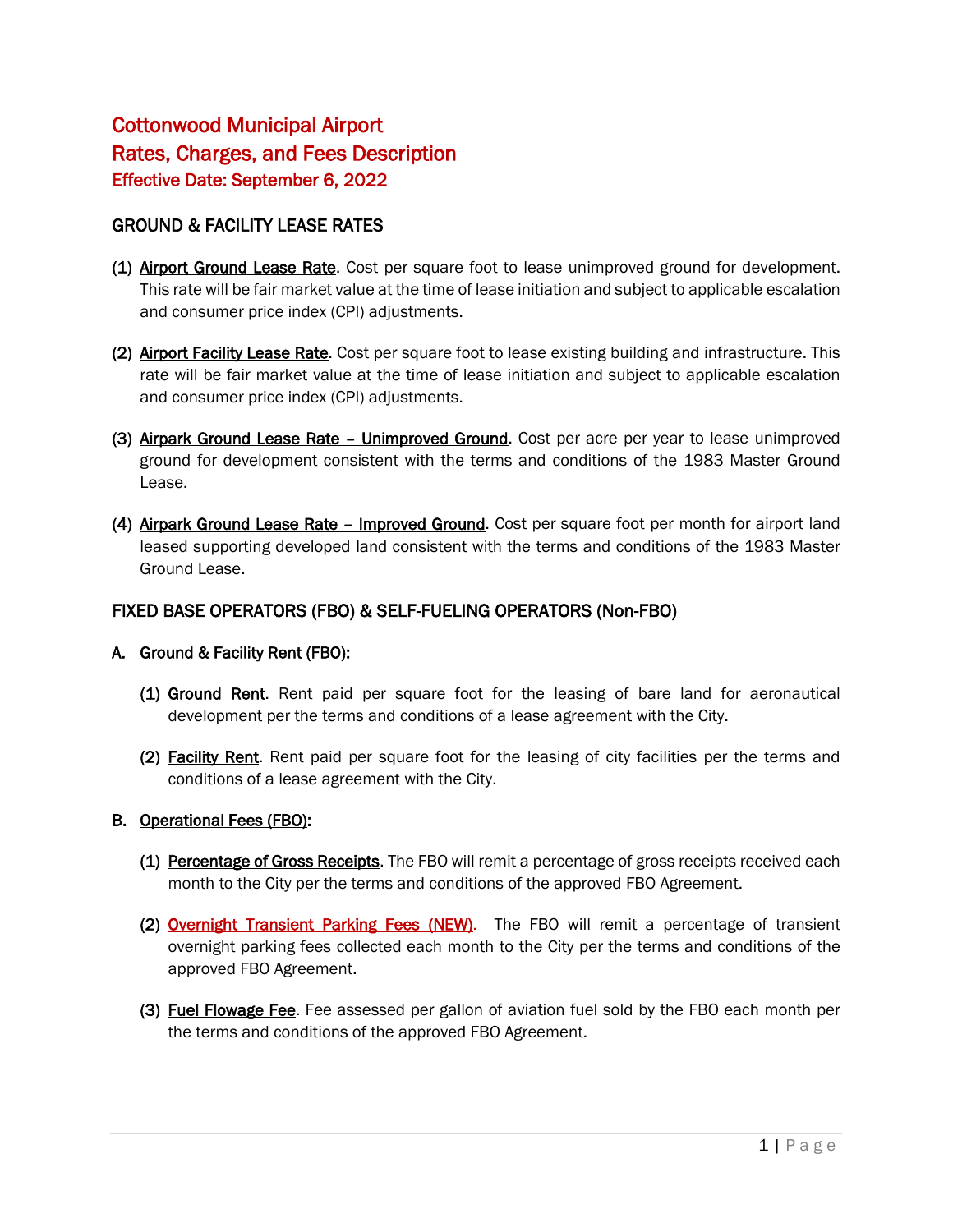(4) Fuel Permit Administration Fee (NEW). An initial and/or annual permit fee for the administration of the fuel permit documentation and inspection of aviation fuel facility/vehicles/equipment by Airport and Fire Marshal staff.

## C. Operational Fees (Non-FBO):

- (1) **Fuel Flowage Fee**. Fee assessed per gallon of fuel delivered into a permittee's aircraft each quarter per the terms and conditions of the Fuel Storage Permit. Non-FBO indicates an individual or organization issued a Fuel Storage Permit by the Airport for non-retail fuel delivery to an individual permit holders' aircraft.
- (2) Fuel Permit Administration Fee (NEW). An initial and/or annual permit fee for the administration of the self-fuel permit documentation and inspection of aviation fuel facility/vehicles/equipment by Airport and Fire Marshal staff.

## SPECIALIZED AVIATION SERVICE ORGANIZATION (SASO)

Any Person, who desires to conduct a Commercial Activity on the Airport (within the fence area and/or conduct a through the fence operation), shall submit a written proposal/application to the Airport Manager and receive a lease, license, permit, and/or agreement with or from the City authorizing such conduct prior to conducting such activities.

- a. Lease based fees: This fee shall be based on the space/facility leased by the operator and will be dependent on a negotiated lease. Non-tenant commercial operators (NTCO) shall not be obligated to pay this fee.
- b. Outside Consultant Fees: The Operator shall reimburse the City for any costs associate with the review, approval or processing of the Operator's permit, plans, lease, license, etc. Fees may include, but shall not be limited to attorney's fees, engineering fees, appraisals, Airport Planners fees, etc. The applicant shall have the right to review the consultants cost estimate prior to the work beginning.
- c. **Application Fee**: The applicant shall pay a fee of \$100 for the processing of the application which shall be due at the time of the application.
- d. Revenue Fee: All operators shall submit an annual report to the City of Cottonwood detailing all the revenue and revenue generating activity at the Cottonwood airport. The operator shall be obligated to pay a percentage of the revenue generated at the airport to the City based on Commercial Minimum Operating Standards Table 2.1. The annual report and payment shall be due by April 15th of the following calendar year.

# NON-TENANT COMMERCIAL OPERATOR (NTCO)

A Non-Tenant Commercial Operator (NTCO) is an individual or entity who is not a Tenant, but who conducts a Commercial Activity on the Airport. The term Non-Tenant Commercial Operator includes, but is not limited to, rental car concessionaires, mobile certified mechanics, independent flight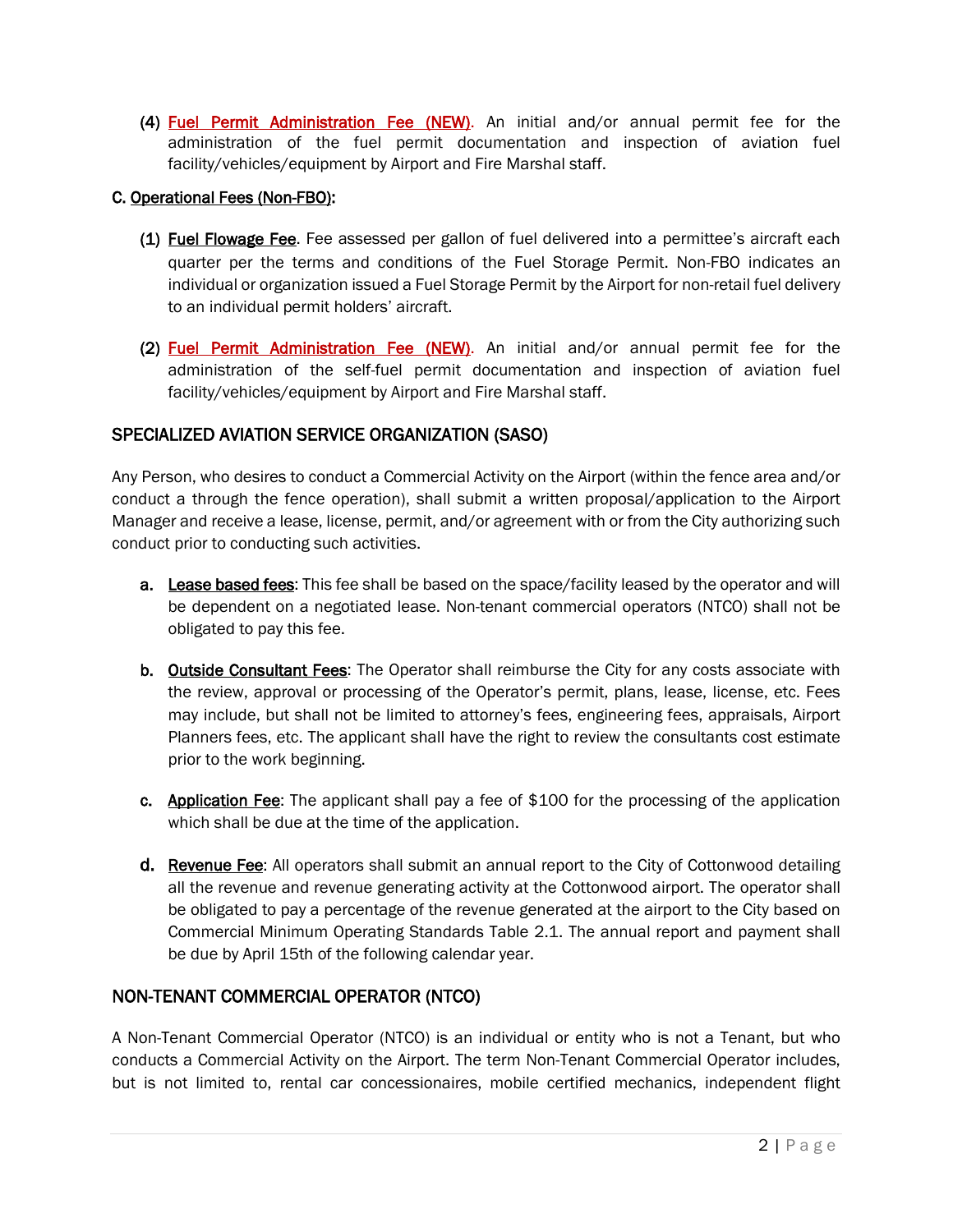instructors, aircraft detailers, mobile oil recyclers, mobile caterers, and others who perform commercial operations without permanent facilities on the Airport.

A Non-Tenant Commercial Operator does not include any commercial transport provider engaged in providing goods, commodities, or services to the Airport, any Federal, State, or Local Government agency operating at the Airport, or any FBO.

All Non-Tenant Commercial Operators shall obtain, prior to conducting any commercial activity on the Airport, a Commercial Operating Permit authorizing the conduct of such Commercial Activity.

- a. Application Fee: The applicant shall pay a fee of \$100 for the processing of the application which shall be due at the time of the application.
- b. **Outside Consultant Fees:** The Operator shall reimburse the City for any costs associate with the review, approval or processing of the Operator's permit, plans, lease, license, etc. Fees may include, but shall not be limited to attorney's fees, engineering fees, appraisals, Airport Planners fees, etc. The applicant shall have the right to review the consultants cost estimate prior to the work beginning.

## ADMINISTRATION FEES

- A. Non-Aeronautical Parking Permit. Fee assessed to allow the storage of vehicles, trailers, and other authorized items on the airport. Permittee agrees to pay rent quarterly for the agreed upon designated parking space. In addition, Permittee shall pay a deposit equal to one quarter's rent plus rental tax prior to occupying any parking space.
- B. Airport Access Card & Parking Sticker. An electronic card key to the gate will be issued to owners/pilots of aircraft based at the Airport. Card keys will also be issued to emergency service providers, airport businesses and others with a need to access the airport as determined by the Airport Manager. This fee is per card/sticker issued.
- C. City Hangar and Covered Tiedown Wait Lists. Deposit(s) required to be placed on one or both wait lists for the city-operated N Hangar and covered tiedowns.
- D. Transient Overnight Parking Fees (NEW). Fee charged for transient aircraft parking overnight on the transient ramp, transient tiedowns or other approved location. The first night's parking may be waived at the discretion of the airport or FBO with the purchase of aviation fuel.
- E. Transient Overnight Parking Fees Non-Aeronautical (NEW). Fee charged for transient overnight parking overnight on the airport of vehicles and equipment associated with the operation of an aircraft or helicopter. Typically, this fee is intended for aviation-use operators such as those supporting aerial firefighting operations or other uses requiring parking large support vehicles and equipment on the airport. This fee is not intended for cars and small trucks.
- F. Transient Overnight Storage B Hangar (NEW). Fee charged for transient aircraft overnight storage in the city-operated B Hangar. This fee will not apply if the B Hangar is leased to the FBO who may charge their own rate.